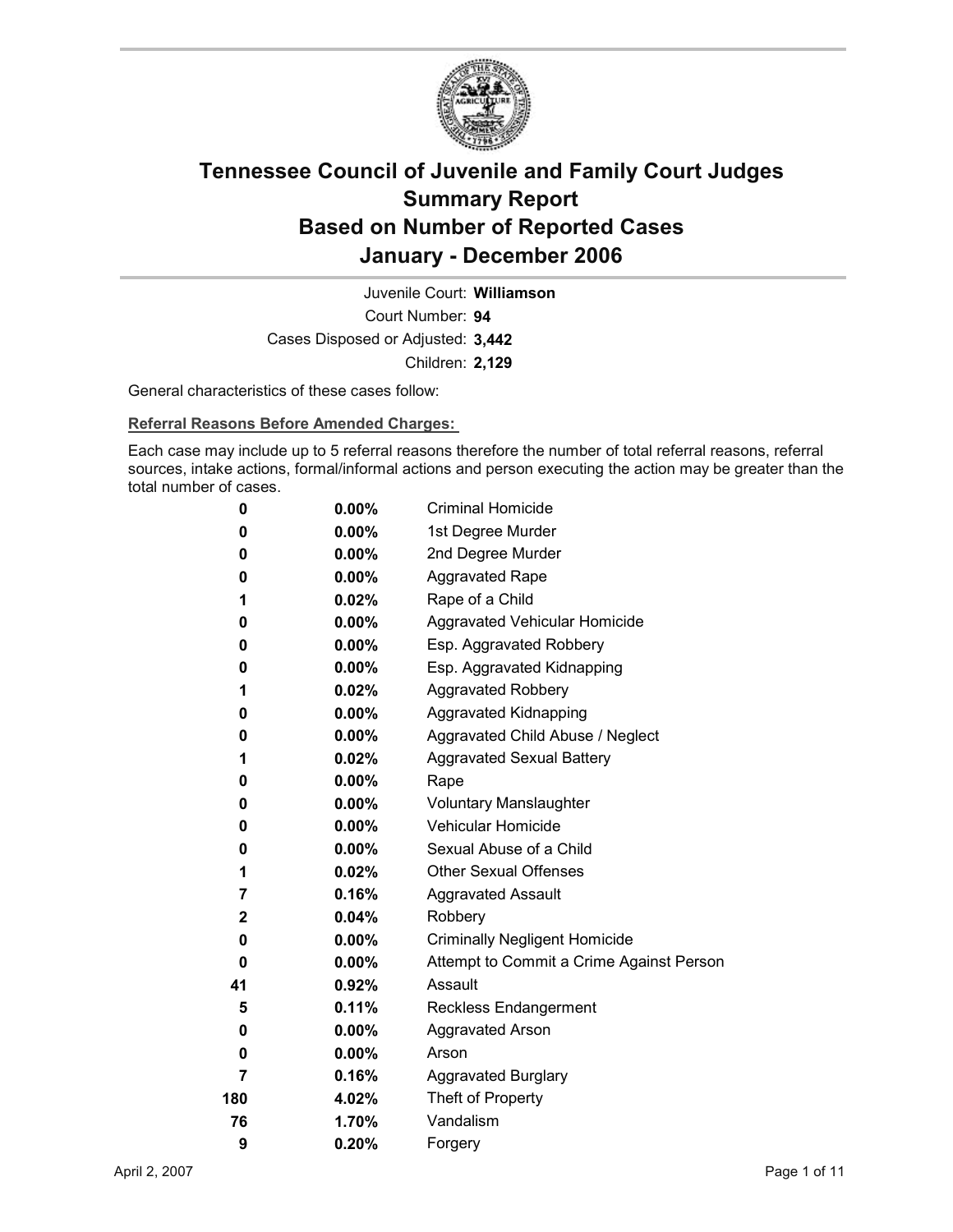

Court Number: **94** Juvenile Court: **Williamson** Cases Disposed or Adjusted: **3,442**

Children: **2,129**

#### **Referral Reasons Before Amended Charges:**

Each case may include up to 5 referral reasons therefore the number of total referral reasons, referral sources, intake actions, formal/informal actions and person executing the action may be greater than the total number of cases.

| 1           | 0.02%    | <b>Worthless Checks</b>                                     |
|-------------|----------|-------------------------------------------------------------|
| 6           | 0.13%    | Illegal Possession / Fraudulent Use of Credit / Debit Cards |
| 18          | 0.40%    | <b>Burglary</b>                                             |
| 11          | 0.25%    | Unauthorized Use of a Vehicle                               |
| 0           | $0.00\%$ | Cruelty to Animals                                          |
| $\mathbf 2$ | 0.04%    | Sale of Controlled Substances                               |
| 71          | 1.59%    | <b>Other Drug Offenses</b>                                  |
| 80          | 1.79%    | Possession of Controlled Substances                         |
| 0           | $0.00\%$ | <b>Criminal Attempt</b>                                     |
| 3           | 0.07%    | Carrying Weapons on School Property                         |
| 4           | 0.09%    | Unlawful Carrying / Possession of a Weapon                  |
| 32          | 0.72%    | <b>Evading Arrest</b>                                       |
| $\bf{0}$    | $0.00\%$ | <b>Escape</b>                                               |
| 16          | $0.36\%$ | Driving Under Influence (DUI)                               |
| 86          | 1.92%    | Possession / Consumption of Alcohol                         |
| 16          | 0.36%    | Resisting Stop, Frisk, Halt, Arrest or Search               |
| 0           | $0.00\%$ | <b>Aggravated Criminal Trespass</b>                         |
| 4           | $0.09\%$ | Harassment                                                  |
| 9           | 0.20%    | Failure to Appear                                           |
| 5           | 0.11%    | Filing a False Police Report                                |
| 8           | 0.18%    | Criminal Impersonation                                      |
| 37          | 0.83%    | <b>Disorderly Conduct</b>                                   |
| 0           | 0.00%    | <b>Criminal Trespass</b>                                    |
| 14          | 0.31%    | <b>Public Intoxication</b>                                  |
| 0           | $0.00\%$ | Gambling                                                    |
| 1,338       | 29.90%   | Traffic                                                     |
| 5           | 0.11%    | <b>Local Ordinances</b>                                     |
| 0           | $0.00\%$ | Violation of Wildlife Regulations                           |
| 239         | 5.34%    | Contempt of Court                                           |
| 226         | 5.05%    | <b>Violation of Probation</b>                               |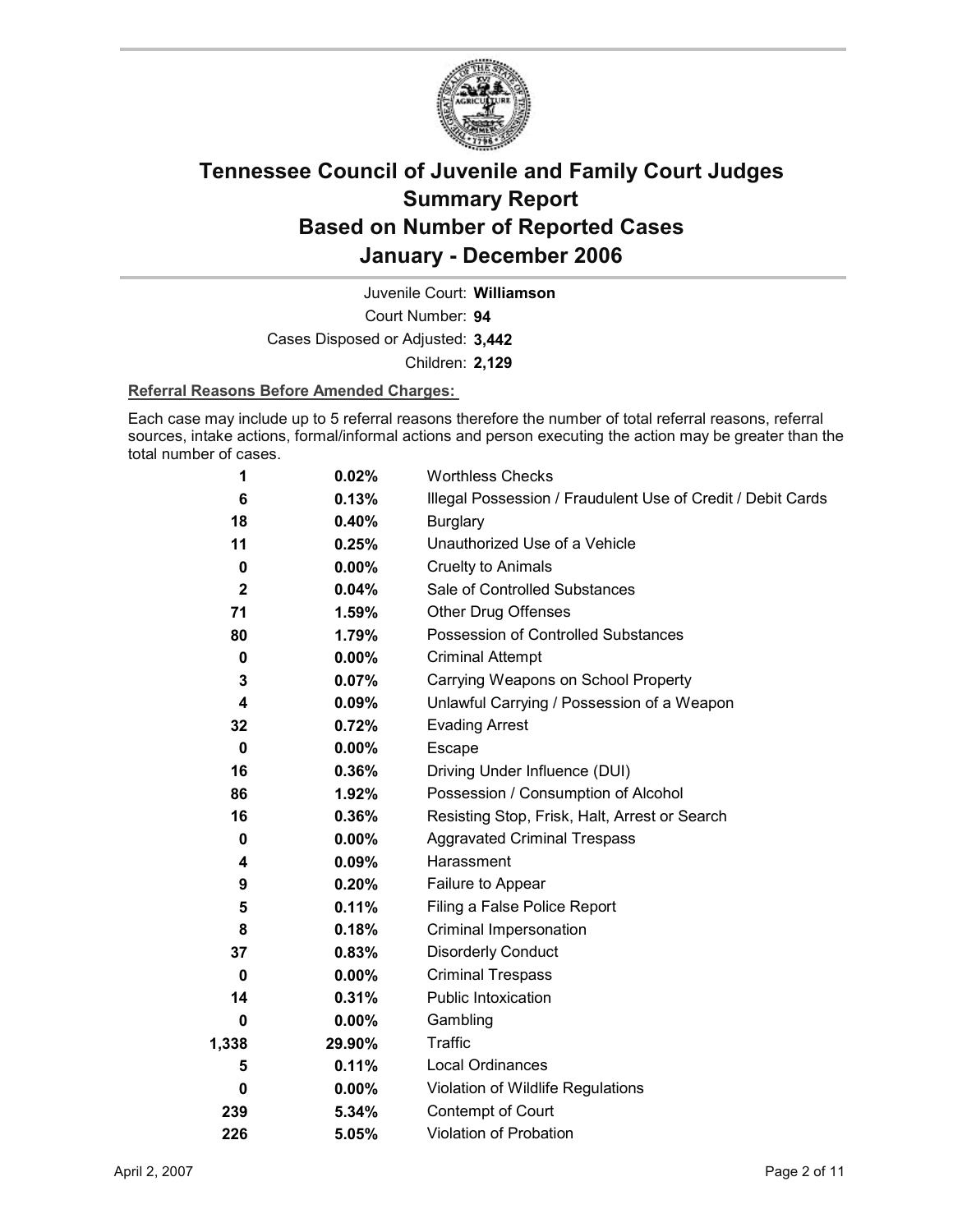

Court Number: **94** Juvenile Court: **Williamson** Cases Disposed or Adjusted: **3,442** Children: **2,129**

#### **Referral Reasons Before Amended Charges:**

Each case may include up to 5 referral reasons therefore the number of total referral reasons, referral sources, intake actions, formal/informal actions and person executing the action may be greater than the total number of cases.

| 4,475     | 100.00%        | <b>Total Referrals</b>                 |
|-----------|----------------|----------------------------------------|
| 592       | 13.23%         | Other                                  |
| 0         | $0.00\%$       | <b>Consent to Marry</b>                |
| 0         | $0.00\%$       | <b>Request for Medical Treatment</b>   |
| 2         | 0.04%          | <b>Child Support</b>                   |
| 4         | 0.09%          | Paternity / Legitimation               |
| 74        | 1.65%          | Visitation                             |
| 173       | 3.87%          | Custody                                |
| 0         | $0.00\%$       | <b>Foster Care Review</b>              |
| 0         | 0.00%          | <b>Administrative Review</b>           |
| 0         | $0.00\%$       | <b>Judicial Review</b>                 |
| 0         | $0.00\%$       | Violation of Informal Adjustment       |
| 0         | 0.00%          | <b>Violation of Pretrial Diversion</b> |
| 0         | 0.00%          | <b>Termination of Parental Rights</b>  |
| 184       | 4.11%          | Dependency / Neglect                   |
| 0         | $0.00\%$       | <b>Physically Abused Child</b>         |
| 0         | 0.00%          | Sexually Abused Child                  |
| 62        | 1.39%          | Violation of Curfew                    |
| 212       | 4.74%          | Violation of a Valid Court Order       |
| 89        | 1.99%          | Possession of Tobacco Products         |
| $\bf{0}$  | $0.00\%$       | Out-of-State Runaway                   |
| 89        | 1.99%          | In-State Runaway                       |
| 326<br>93 | 7.28%<br>2.08% | <b>Unruly Behavior</b><br>Truancy      |
|           |                |                                        |
| 13        | 0.29%          | Violation of Aftercare                 |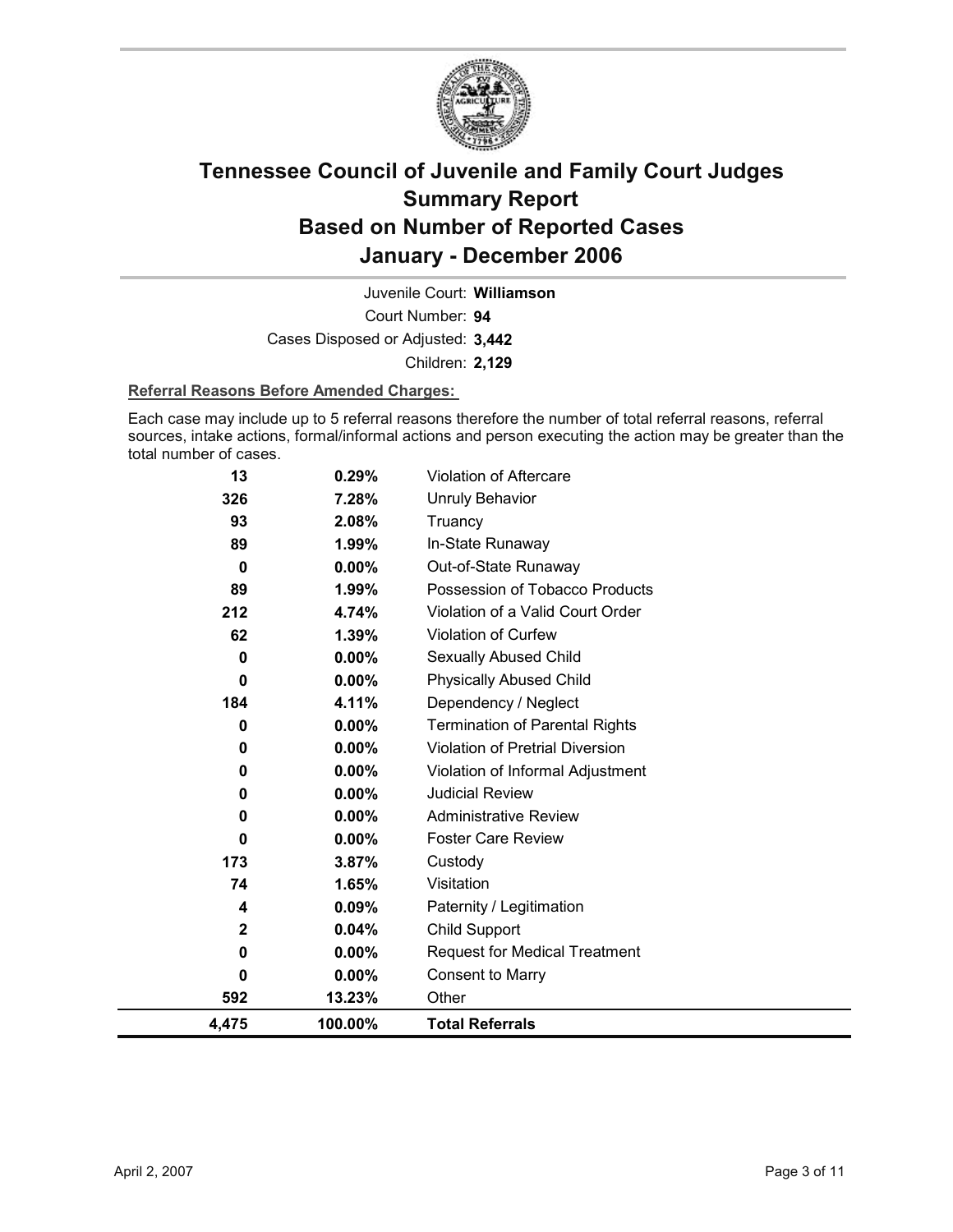

|                            |                                   | Juvenile Court: Williamson        |  |
|----------------------------|-----------------------------------|-----------------------------------|--|
|                            | Court Number: 94                  |                                   |  |
|                            | Cases Disposed or Adjusted: 3,442 |                                   |  |
|                            |                                   | Children: 2,129                   |  |
| <b>Referral Sources: 1</b> |                                   |                                   |  |
| 2,092                      | 46.75%                            | Law Enforcement                   |  |
| 391                        | 8.74%                             | Parents                           |  |
| 148                        | 3.31%                             | <b>Relatives</b>                  |  |
| $\bf{0}$                   | 0.00%                             | Self                              |  |
| 355                        | 7.93%                             | School                            |  |
| 1                          | 0.02%                             | <b>CSA</b>                        |  |
| 314                        | 7.02%                             | <b>DCS</b>                        |  |
| 0                          | 0.00%                             | Other State Department            |  |
| 0                          | 0.00%                             | <b>District Attorney's Office</b> |  |
| 694                        | 15.51%                            | <b>Court Staff</b>                |  |
| $\mathbf{2}$               | 0.04%                             | Social Agency                     |  |
| 9                          | 0.20%                             | <b>Other Court</b>                |  |
| 52                         | 1.16%                             | Victim                            |  |
| 14                         | 0.31%                             | Child & Parent                    |  |
| $\bf{0}$                   | 0.00%                             | Hospital                          |  |
| 53                         | 1.18%                             | Unknown                           |  |
| 350                        | 7.82%                             | Other                             |  |
| 4,475                      | 100.00%                           | <b>Total Referral Sources</b>     |  |
|                            |                                   |                                   |  |

#### **Age of Child at Referral: 2**

| 2,129 | 100.00%       | <b>Total Child Count</b> |
|-------|---------------|--------------------------|
|       | $0.00\%$<br>0 | Unknown / Not Reported   |
|       | 0.05%<br>1    | Ages 19 and Over         |
| 786   | 36.92%        | Ages 17 through 18       |
| 797   | 37.44%        | Ages 15 through 16       |
| 233   | 10.94%        | Ages 13 through 14       |
| 86    | 4.04%         | Ages 11 through 12       |
| 226   | 10.62%        | Ages 10 and Under        |
|       |               |                          |

 $1$  If different than number of Referral Reasons (4475), verify accuracy of your court's data.

<sup>2</sup> One child could be counted in multiple categories, verify accuracy of your court's data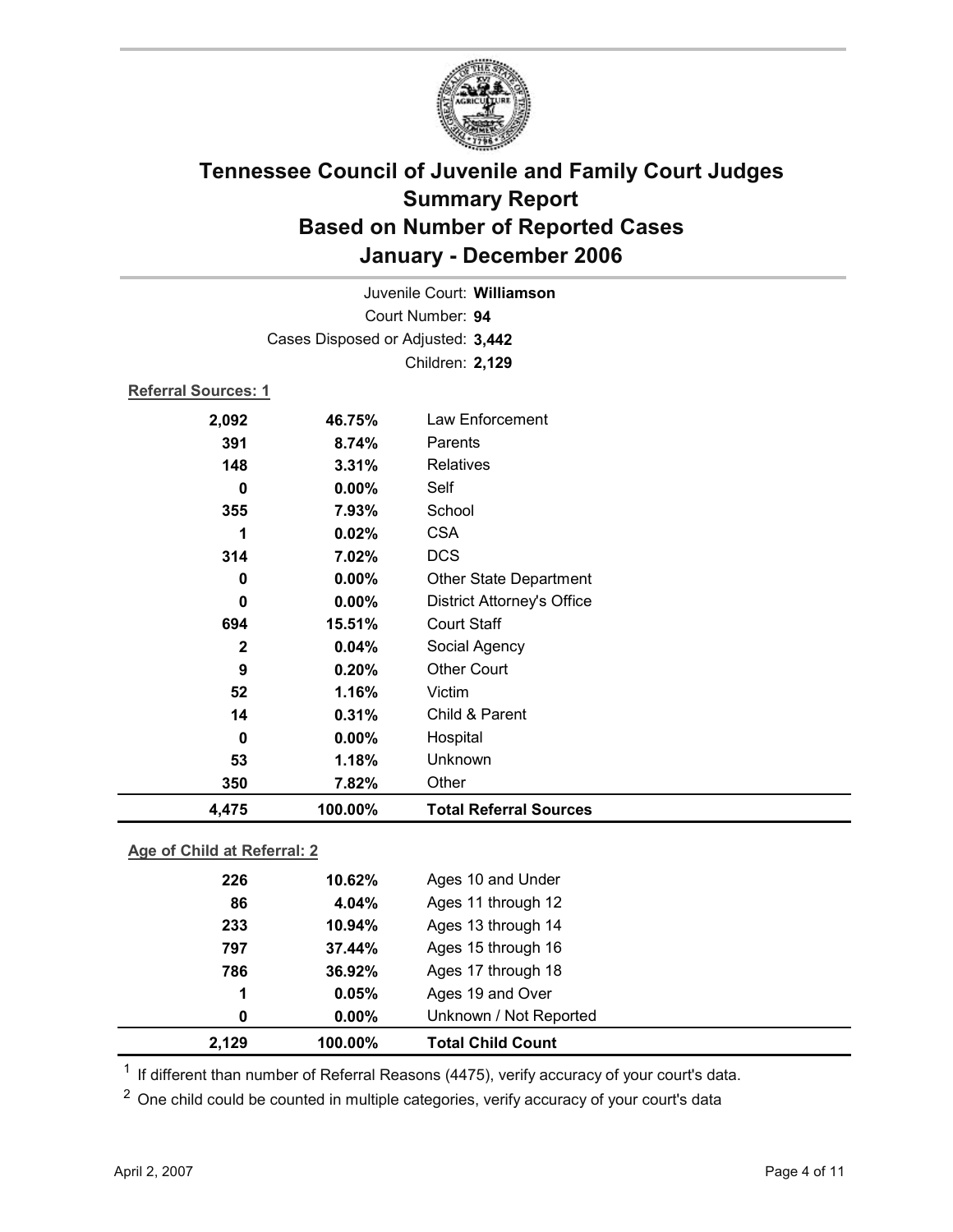

| Juvenile Court: Williamson              |                                   |                          |  |  |
|-----------------------------------------|-----------------------------------|--------------------------|--|--|
| Court Number: 94                        |                                   |                          |  |  |
|                                         | Cases Disposed or Adjusted: 3,442 |                          |  |  |
|                                         |                                   | Children: 2,129          |  |  |
| Sex of Child: 1                         |                                   |                          |  |  |
| 1,301                                   | 61.11%                            | Male                     |  |  |
| 813                                     | 38.19%                            | Female                   |  |  |
| 15                                      | 0.70%                             | Unknown                  |  |  |
| 2,129                                   | 100.00%                           | <b>Total Child Count</b> |  |  |
| Race of Child: 1                        |                                   |                          |  |  |
| 1,769                                   | 83.09%                            | White                    |  |  |
| 205                                     | 9.63%                             | African American         |  |  |
| 3                                       | 0.14%                             | Native American          |  |  |
| 23                                      | 1.08%                             | Asian                    |  |  |
| 37                                      | 1.74%                             | Mixed                    |  |  |
| 92                                      | 4.32%                             | Unknown                  |  |  |
| 2,129                                   | 100.00%                           | <b>Total Child Count</b> |  |  |
| <b>Hispanic Origin: 1</b>               |                                   |                          |  |  |
| 111                                     | 5.21%                             | Yes                      |  |  |
| 1,230                                   | 57.77%                            | No                       |  |  |
| 788                                     | 37.01%                            | Unknown                  |  |  |
| 2,129                                   | 100.00%                           | <b>Total Child Count</b> |  |  |
| <b>School Enrollment of Children: 1</b> |                                   |                          |  |  |
| 1,633                                   | 76.70%                            | Yes                      |  |  |
| $\overline{\mathbf{2}}$                 | 0.09%                             | No                       |  |  |
| 494                                     | 23.20%                            | Unknown                  |  |  |
| 2,129                                   | 100.00%                           | <b>Total Child Count</b> |  |  |

 $1$  One child could be counted in multiple categories, verify accuracy of your court's data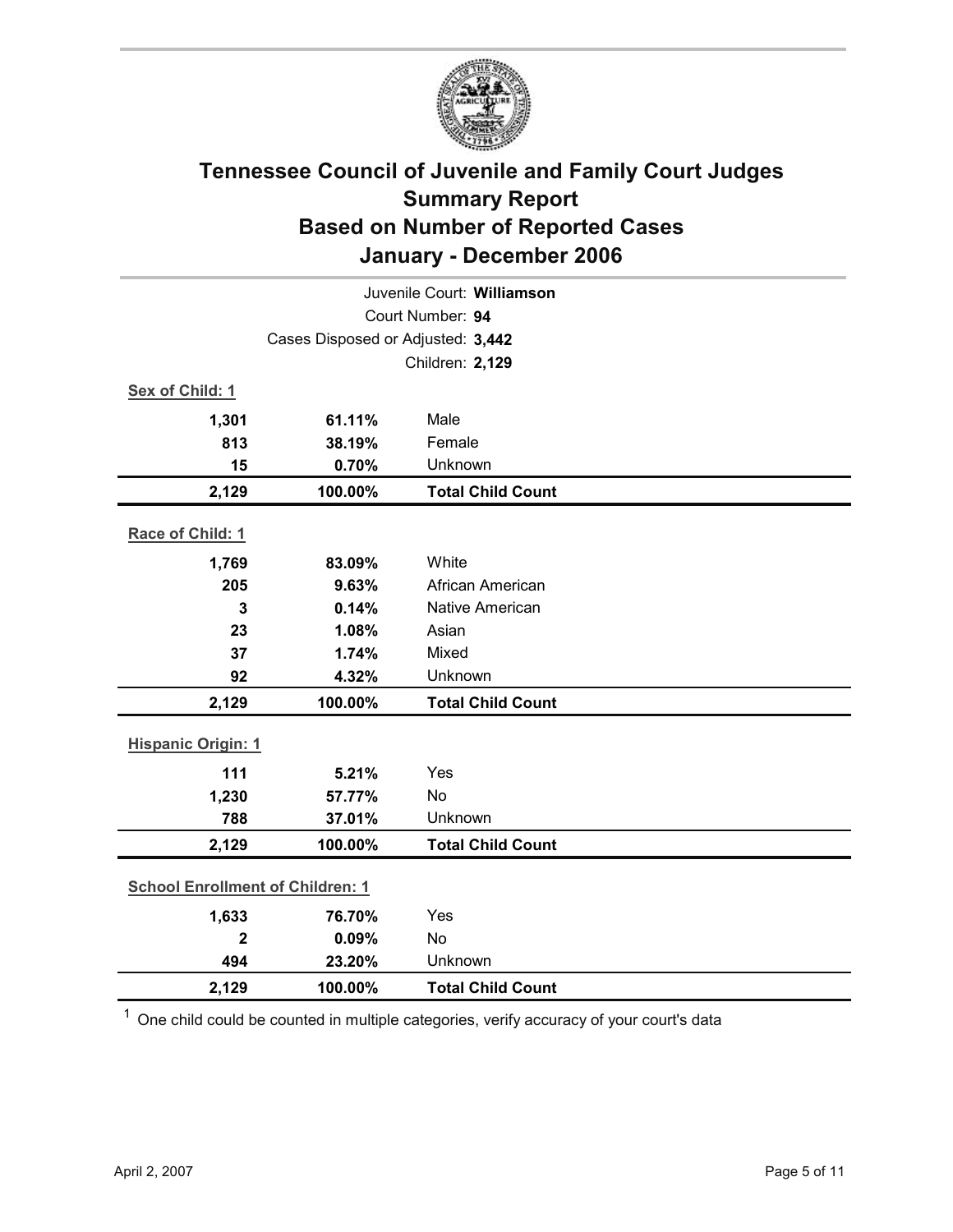

Court Number: **94** Juvenile Court: **Williamson** Cases Disposed or Adjusted: **3,442** Children: **2,129**

**Living Arrangement of Child at Time of Referral: 1**

| 2,129        | 100.00%  | <b>Total Child Count</b>     |
|--------------|----------|------------------------------|
| 7            | 0.33%    | Other                        |
| 102          | 4.79%    | <b>Unknown</b>               |
| $\mathbf{2}$ | $0.09\%$ | Independent                  |
| 0            | $0.00\%$ | In an Institution            |
| 1            | 0.05%    | In a Residential Center      |
| 14           | $0.66\%$ | In a Group Home              |
| 9            | 0.42%    | With Foster Family           |
| 13           | 0.61%    | <b>With Adoptive Parents</b> |
| 182          | 8.55%    | <b>With Relatives</b>        |
| 181          | 8.50%    | <b>With Father</b>           |
| 539          | 25.32%   | <b>With Mother</b>           |
| 110          | 5.17%    | With Mother and Stepfather   |
| 29           | 1.36%    | With Father and Stepmother   |
| 940          | 44.15%   | With Both Biological Parents |
|              |          |                              |

#### **Type of Detention: 2**

| 3,442 | 100.00%       | <b>Total Detention Count</b> |
|-------|---------------|------------------------------|
|       | $0.00\%$<br>0 | Other                        |
| 2,734 | 79.43%        | Does Not Apply               |
|       | 1<br>0.03%    | <b>Unknown</b>               |
|       | $0.00\%$<br>0 | <b>Psychiatric Hospital</b>  |
|       | $0.00\%$<br>0 | Jail - No Separation         |
|       | 0<br>$0.00\%$ | Jail - Partial Separation    |
|       | 0.03%<br>1    | Jail - Complete Separation   |
| 705   | 20.48%        | Juvenile Detention Facility  |
|       | 0.03%<br>1    | Non-Secure Placement         |
|       |               |                              |

 $<sup>1</sup>$  One child could be counted in multiple categories, verify accuracy of your court's data</sup>

 $2$  If different than number of Cases (3442) verify accuracy of your court's data.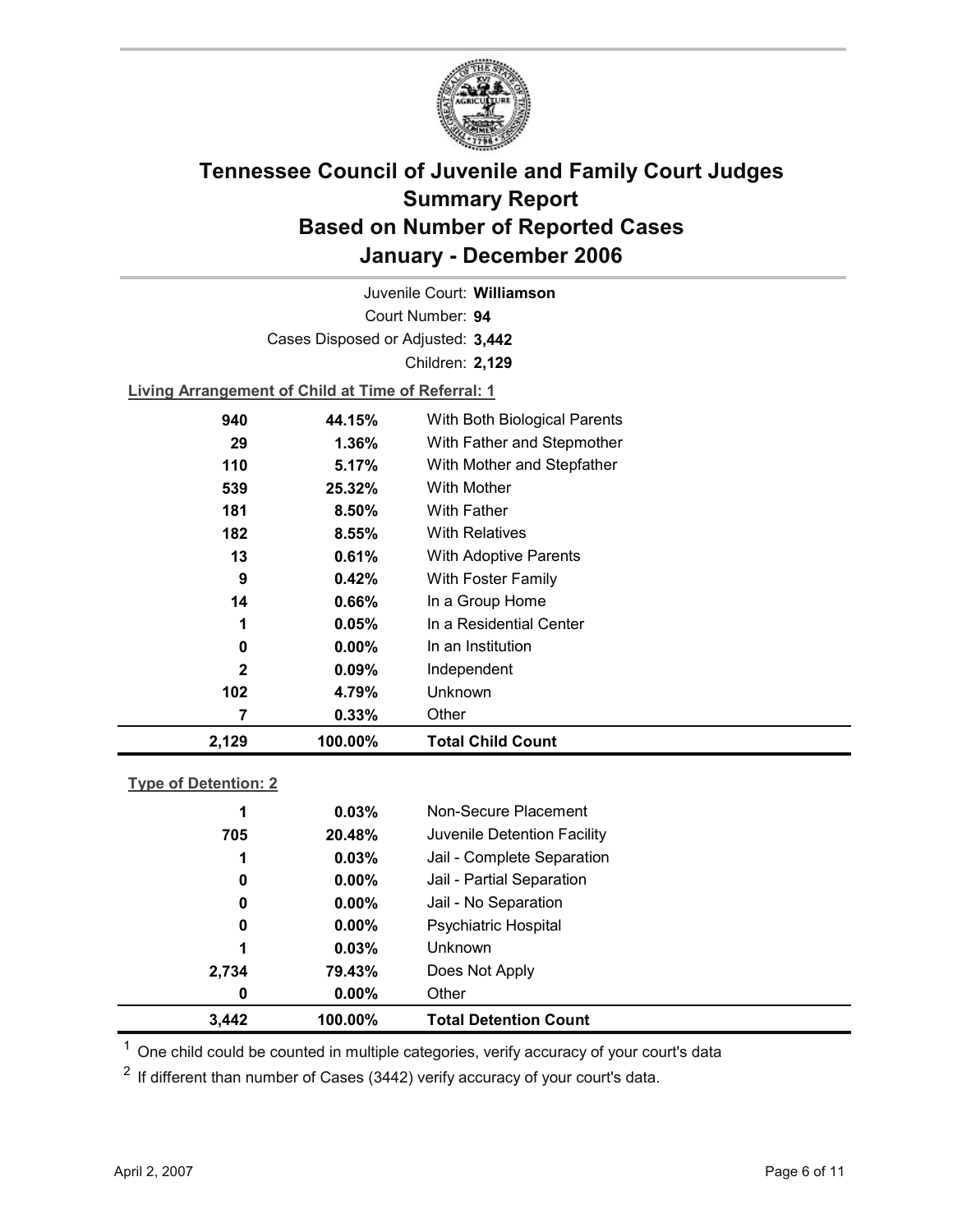

| Juvenile Court: Williamson |                                                    |                                     |  |  |
|----------------------------|----------------------------------------------------|-------------------------------------|--|--|
| Court Number: 94           |                                                    |                                     |  |  |
|                            | Cases Disposed or Adjusted: 3,442                  |                                     |  |  |
|                            |                                                    | Children: 2,129                     |  |  |
|                            | <b>Placement After Secure Detention Hearing: 1</b> |                                     |  |  |
| 286                        | 8.31%<br>Returned to Prior Living Arrangement      |                                     |  |  |
| 185                        | 5.37%<br>Juvenile Detention Facility               |                                     |  |  |
| $\mathbf 2$                | 0.06%                                              | Jail                                |  |  |
| 1                          | 0.03%                                              | Shelter / Group Home                |  |  |
| 0                          | 0.00%                                              | <b>Foster Family Home</b>           |  |  |
| 0                          | $0.00\%$                                           | <b>Psychiatric Hospital</b>         |  |  |
| 1                          | 0.03%                                              | Unknown / Not Reported              |  |  |
| 2,941                      | 85.44%                                             | Does Not Apply                      |  |  |
| 26                         | 0.76%                                              | Other                               |  |  |
|                            |                                                    |                                     |  |  |
| 3,442                      | 100.00%                                            | <b>Total Placement Count</b>        |  |  |
|                            |                                                    |                                     |  |  |
| <b>Intake Actions: 2</b>   |                                                    |                                     |  |  |
| 2,894                      | 64.67%                                             | <b>Petition Filed</b>               |  |  |
| 232                        | 5.18%                                              | <b>Motion Filed</b>                 |  |  |
| 1,312                      | 29.32%                                             | <b>Citation Processed</b>           |  |  |
| 0                          | $0.00\%$                                           | Notification of Paternity Processed |  |  |
| 0                          | 0.00%                                              | Scheduling of Judicial Review       |  |  |
| 1                          | 0.02%                                              | Scheduling of Administrative Review |  |  |
| 0                          | $0.00\%$                                           | Scheduling of Foster Care Review    |  |  |
| 0                          | 0.00%                                              | <b>Unknown</b>                      |  |  |
| 1                          | 0.02%                                              | Does Not Apply                      |  |  |
| 35<br>4,475                | 0.78%<br>100.00%                                   | Other<br><b>Total Intake Count</b>  |  |  |

 $1$  If different than number of Cases (3442) verify accuracy of your court's data.

 $2$  If different than number of Referral Reasons (4475), verify accuracy of your court's data.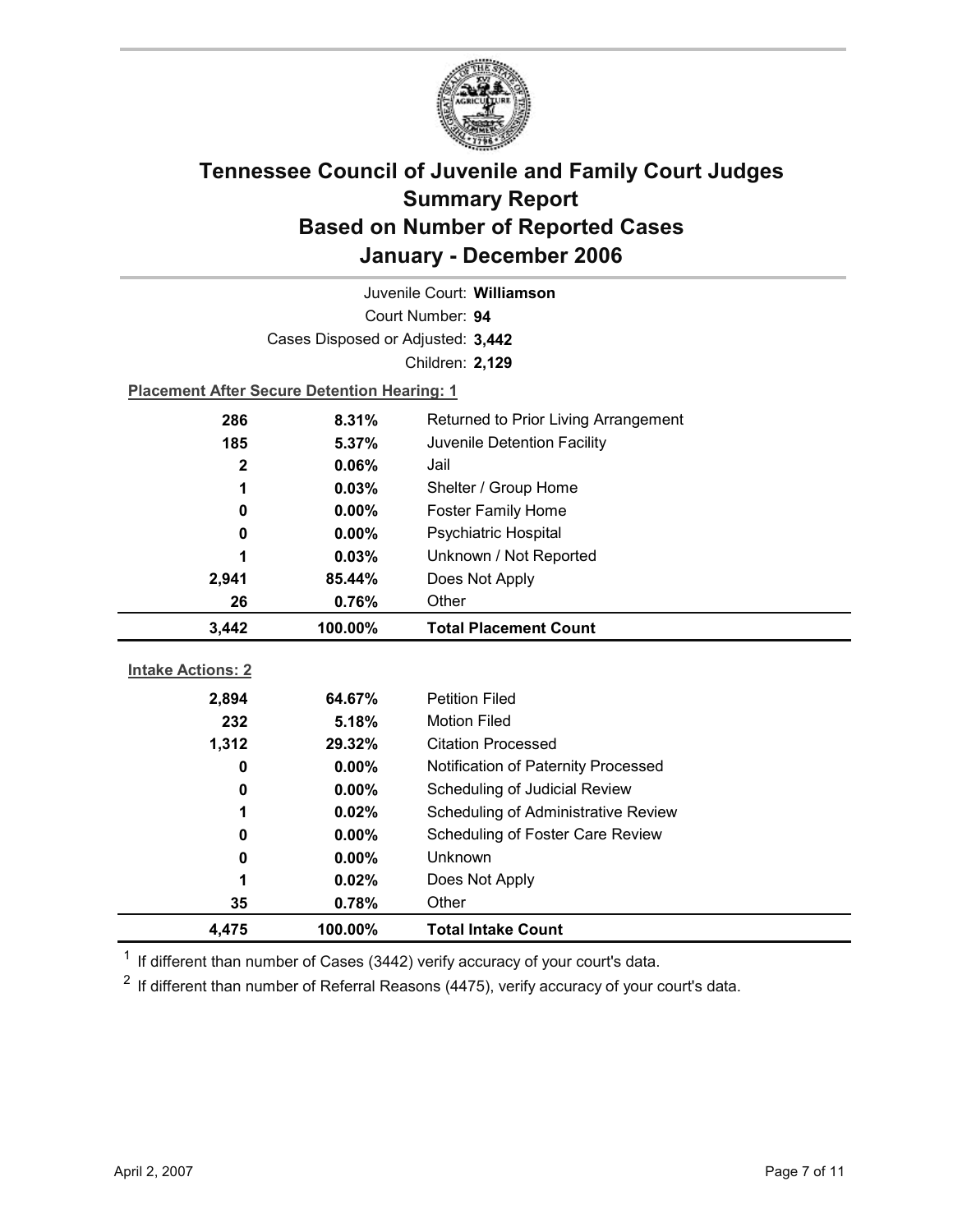

Court Number: **94** Juvenile Court: **Williamson** Cases Disposed or Adjusted: **3,442** Children: **2,129**

**Last Grade Completed by Child: 1**

| 1                                       | 0.05%   | Too Young for School     |
|-----------------------------------------|---------|--------------------------|
| 0                                       | 0.00%   | Preschool                |
| 10                                      | 0.47%   | Kindergarten             |
| 10                                      | 0.47%   | 1st Grade                |
| 8                                       | 0.38%   | 2nd Grade                |
| $\overline{7}$                          | 0.33%   | 3rd Grade                |
| $6\phantom{1}6$                         | 0.28%   | 4th Grade                |
| 19                                      | 0.89%   | 5th Grade                |
| 28                                      | 1.32%   | 6th Grade                |
| 65                                      | 3.05%   | 7th Grade                |
| 102                                     | 4.79%   | 8th Grade                |
| 180                                     | 8.45%   | 9th Grade                |
| 357                                     | 16.77%  | 10th Grade               |
| 569                                     | 26.73%  | 11th Grade               |
| 350                                     | 16.44%  | 12th Grade               |
| $\mathbf 0$                             | 0.00%   | Non-Graded Special Ed    |
| 5                                       | 0.23%   | <b>GED</b>               |
| 7                                       | 0.33%   | Graduated                |
| 0                                       | 0.00%   | Never Attended School    |
| 379                                     | 17.80%  | Unknown                  |
| 26                                      | 1.22%   | Other                    |
| 2,129                                   | 100.00% | <b>Total Child Count</b> |
| <b>Enrolled in Special Education: 1</b> |         |                          |
| 115                                     | 5.40%   | Yes                      |
| 1,281                                   | 60.17%  | No                       |
| 733                                     | 34.43%  | Unknown                  |

 $1$  One child could be counted in multiple categories, verify accuracy of your court's data

**2,129 100.00% Total Child Count**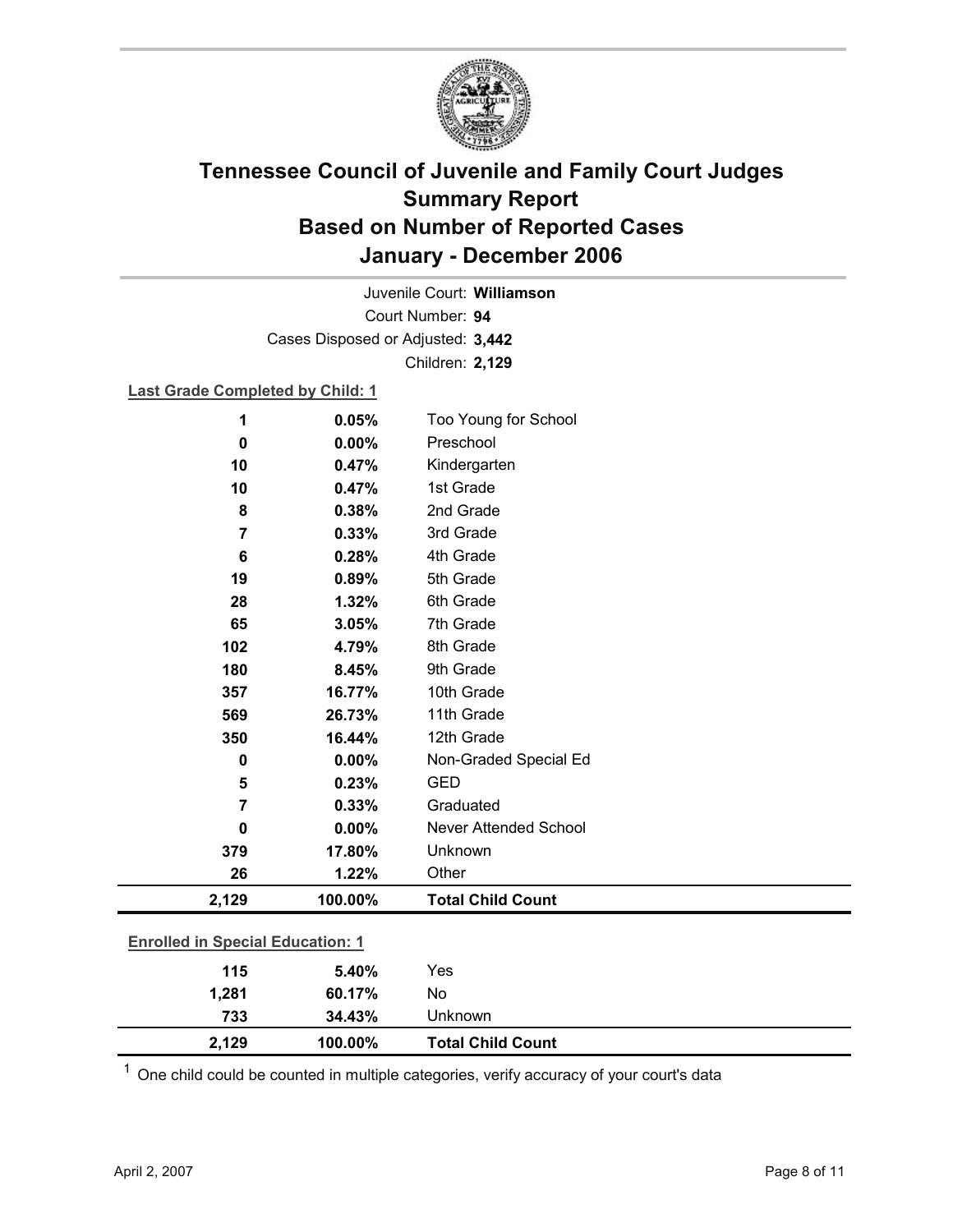

|                              |                                   | Juvenile Court: Williamson |  |
|------------------------------|-----------------------------------|----------------------------|--|
|                              |                                   | Court Number: 94           |  |
|                              | Cases Disposed or Adjusted: 3,442 |                            |  |
|                              |                                   | Children: 2,129            |  |
| <b>Action Executed By: 1</b> |                                   |                            |  |
| 661                          | 14.77%                            | Judge                      |  |
| 3,735                        | 83.46%                            | Referee                    |  |
| 6                            | 0.13%                             | <b>YSO</b>                 |  |
| 73                           | 1.63%                             | Other                      |  |
| 0                            | $0.00\%$                          | Unknown / Not Reported     |  |
| 4,475                        | 100.00%                           | <b>Total Action Count</b>  |  |
|                              |                                   |                            |  |

#### **Formal / Informal Actions: 1**

| 1,162 | 25.97%   | Dismissed                                      |
|-------|----------|------------------------------------------------|
| 763   | 17.05%   | Retired / Nolle Prosequi                       |
| 494   | 11.04%   | <b>Complaint Substantiated Delinquent</b>      |
| 529   | 11.82%   | <b>Complaint Substantiated Status Offender</b> |
| 96    | 2.15%    | Complaint Substantiated Dependent / Neglected  |
| 7     | 0.16%    | <b>Complaint Substantiated Abused</b>          |
| 0     | $0.00\%$ | <b>Complaint Substantiated Mentally III</b>    |
| 3     | $0.07\%$ | Informal Adjustment                            |
| 450   | 10.06%   | <b>Pretrial Diversion</b>                      |
| 0     | $0.00\%$ | <b>Transfer to Adult Court Hearing</b>         |
| 0     | $0.00\%$ | Charges Cleared by Transfer to Adult Court     |
| 0     | $0.00\%$ | <b>Special Proceeding</b>                      |
| 0     | $0.00\%$ | <b>Review Concluded</b>                        |
| 6     | 0.13%    | Case Held Open                                 |
| 965   | 21.56%   | Other                                          |
| 0     | $0.00\%$ | Unknown / Not Reported                         |
| 4.475 | 100.00%  | <b>Total Action Count</b>                      |

 $1$  If different than number of Referral Reasons (4475), verify accuracy of your court's data.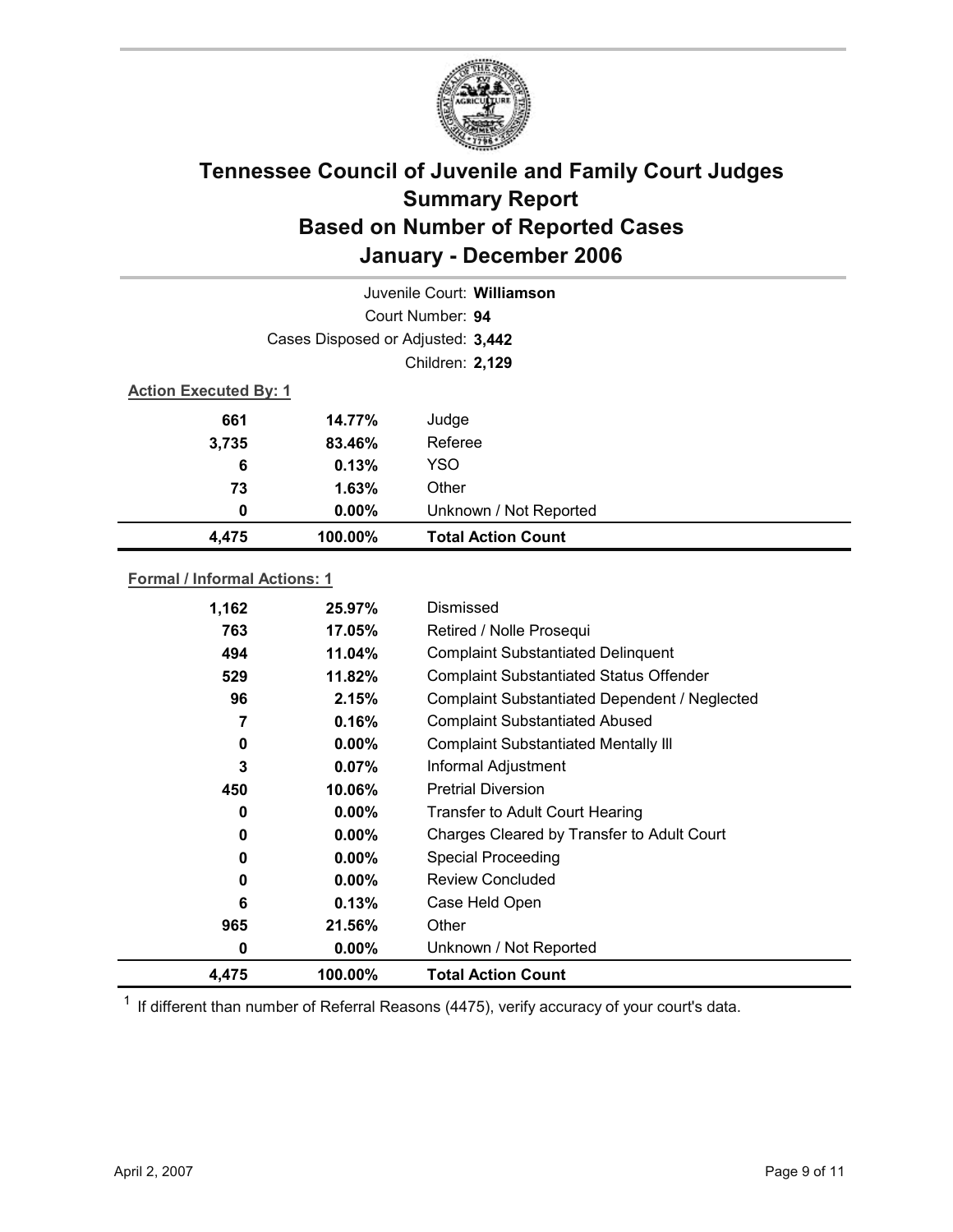

| Juvenile Court: Williamson        |          |                                                       |  |
|-----------------------------------|----------|-------------------------------------------------------|--|
| Court Number: 94                  |          |                                                       |  |
| Cases Disposed or Adjusted: 3,442 |          |                                                       |  |
| Children: 2,129                   |          |                                                       |  |
| <b>Case Outcomes:</b>             |          | There can be multiple outcomes for one child or case. |  |
| 532                               | 5.73%    | <b>Case Dismissed</b>                                 |  |
| 819                               | 8.82%    | Case Retired or Nolle Prosequi                        |  |
| 166                               | 1.79%    | Warned / Counseled                                    |  |
| 1                                 | 0.01%    | Held Open For Review                                  |  |
| 324                               | 3.49%    | Supervision / Probation to Juvenile Court             |  |
| 0                                 | $0.00\%$ | <b>Probation to Parents</b>                           |  |
| 0                                 | $0.00\%$ | Referral to Another Entity for Supervision / Service  |  |
| 0                                 | $0.00\%$ | Referred for Mental Health Counseling                 |  |
| 153                               | 1.65%    | Referred for Alcohol and Drug Counseling              |  |
| 9                                 | 0.10%    | Referred to Alternative School                        |  |
| 56                                | $0.60\%$ | Referred to Private Child Agency                      |  |
| 713                               | 7.68%    | Referred to Defensive Driving School                  |  |
| 9                                 | 0.10%    | Referred to Alcohol Safety School                     |  |
| 165                               | 1.78%    | Referred to Juvenile Court Education-Based Program    |  |
| 139                               | $1.50\%$ | Driver's License Held Informally                      |  |
| 0                                 | $0.00\%$ | <b>Voluntary Placement with DMHMR</b>                 |  |
| 0                                 | $0.00\%$ | <b>Private Mental Health Placement</b>                |  |
| 0                                 | $0.00\%$ | <b>Private MR Placement</b>                           |  |
| 0                                 | $0.00\%$ | Placement with City/County Agency/Facility            |  |
| $\mathbf{2}$                      | 0.02%    | Placement with Relative / Other Individual            |  |
| 348                               | 3.75%    | Fine                                                  |  |
| 646                               | 6.96%    | <b>Public Service</b>                                 |  |
| 110                               | 1.18%    | Restitution                                           |  |
| 0                                 | $0.00\%$ | <b>Runaway Returned</b>                               |  |
| 195                               | 2.10%    | No Contact Order                                      |  |
| 0                                 | 0.00%    | Injunction Other than No Contact Order                |  |
| 273                               | 2.94%    | <b>House Arrest</b>                                   |  |
| 11                                | 0.12%    | <b>Court Defined Curfew</b>                           |  |
| 0                                 | $0.00\%$ | Dismissed from Informal Adjustment                    |  |
| 0                                 | $0.00\%$ | <b>Dismissed from Pretrial Diversion</b>              |  |
| 72                                | 0.78%    | Released from Probation                               |  |
| 1                                 | 0.01%    | <b>Transferred to Adult Court</b>                     |  |
| 0                                 | $0.00\%$ | <b>DMHMR Involuntary Commitment</b>                   |  |